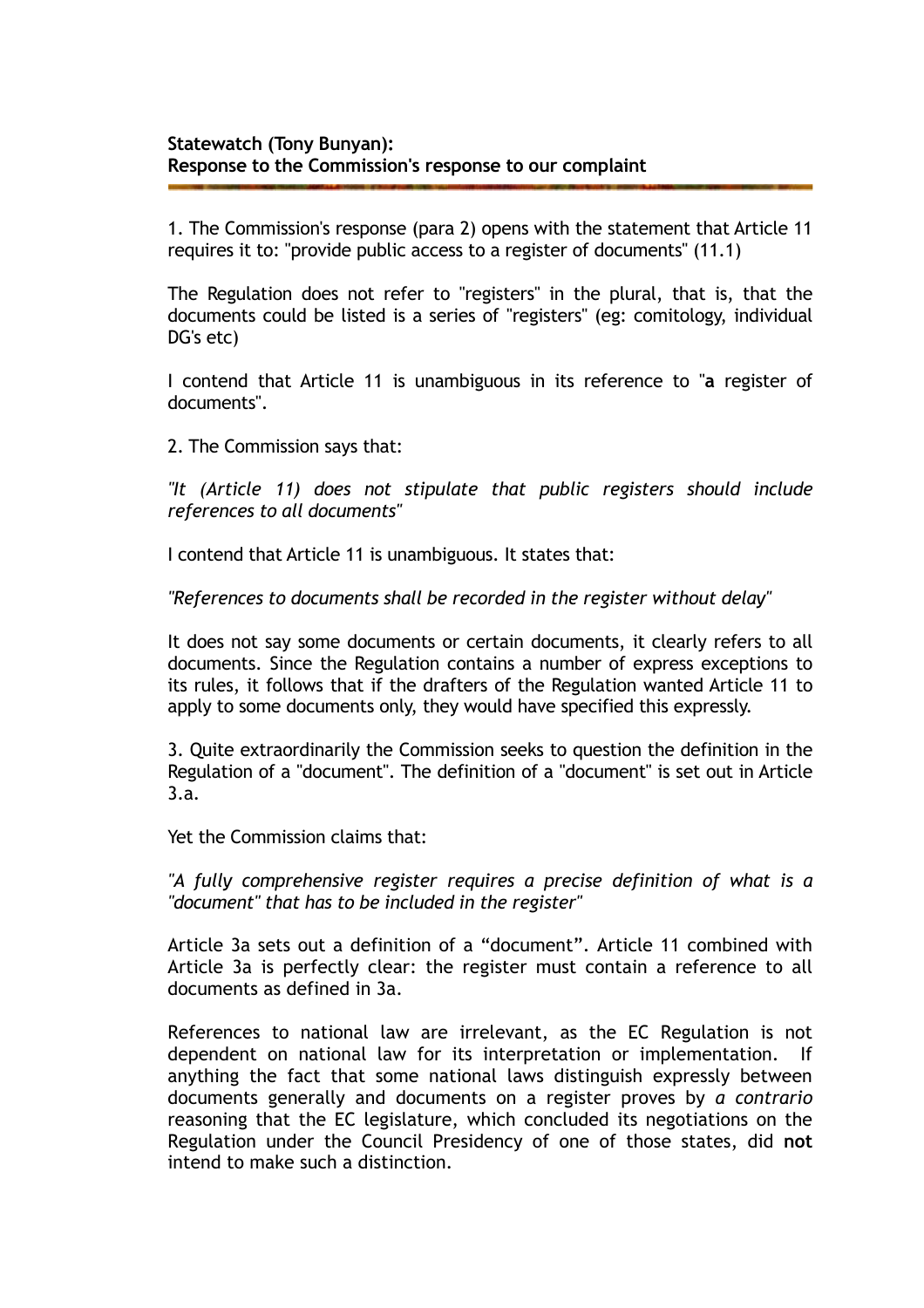4. These three issues raises a fundamental point. The Council and the European Parliament must both:

- have a single public register of documents
- list "without delay" references to documents
- apply the term "document" as defined in Article 3.a.

The Commission cannot blatantly ignore what is set out in the Regulation.

Their response is even more worrying as the Commission has an obligation, as the custodian of EU law, to ensure the proper implementation of Regulations.

5. The Commission notes (in Point 3) that the Regulation:

*"governs access to any type of documents"* 

But then goes on to claim that the Regulation:

*"has a particular focus on the legislative activities of these institutions"* 

The Regulation does not have a "particular focus" on legislative activities. References to legislative activities in Articles 12 and 13 are clearly complementary to the provisions in Article 11 in that they refer not to a register but rather direct access to the content of references listed.

6. Article 12: The Commission also states that the "legislative activity of the Commission is well covered by public registers".

It says that "the public register" carries:

- references all draft proposals, reports and communications to COM documents

- COM final documents (full-text)
- references to SEC documents
- references to legal acts (C documents)
- agendas and minutes of meetings of the Commission (full-text)

The terms used by the Commission are revealing as they indicate that only final adopted COM documents and agendas/minutes are available full-text. The other categories are references only and not available full-text.

Article 12 concerns "direct access" to the full-text of documents through the register or in electronic form.

Article 12.2, in the context of direct access to the full-text, refers to:

*"in particular, legislative documents, that is to say, documents drawn up or received in the course of procedures for the adoption of acts which are legally*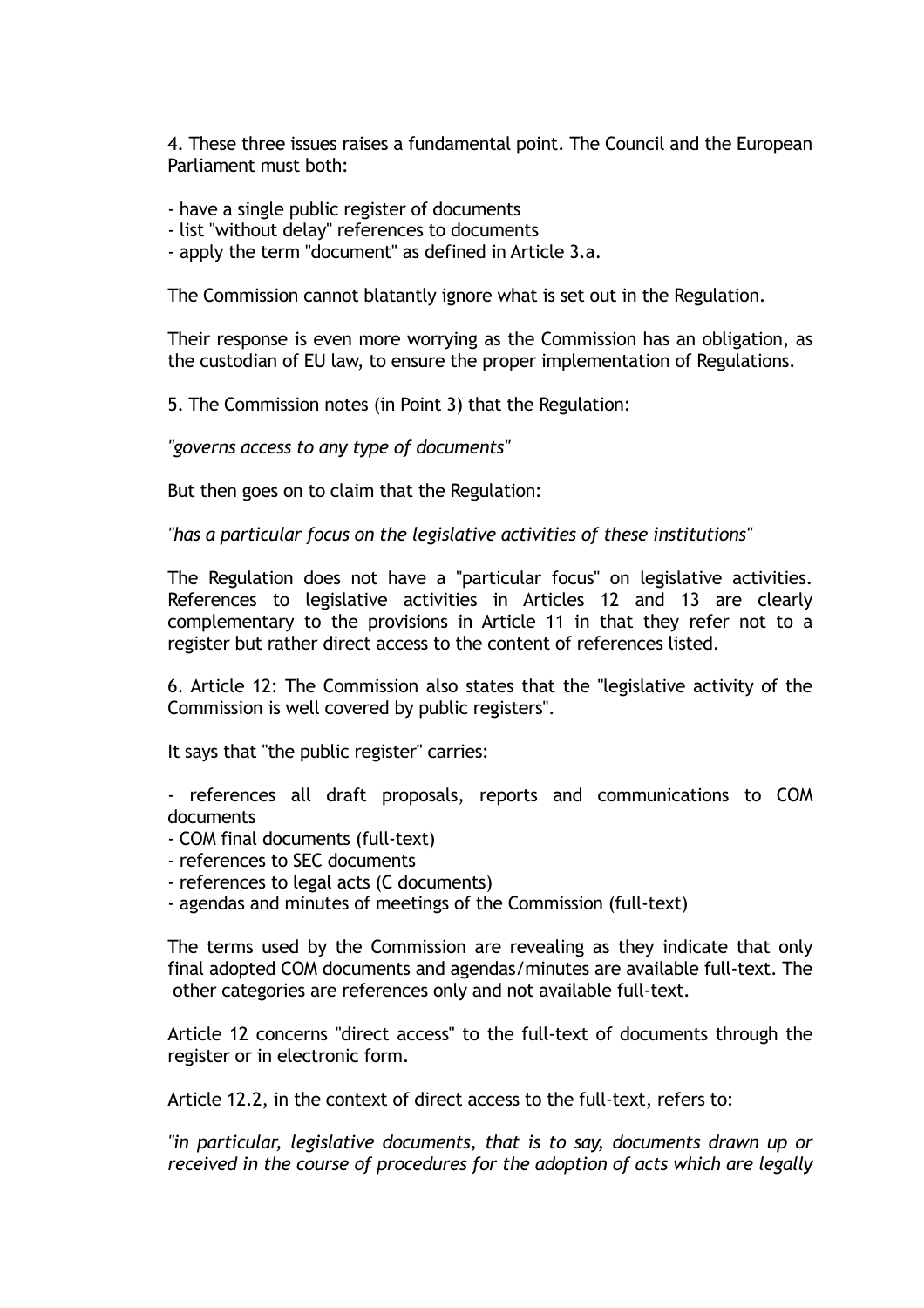*binding.."* 

and Article 12.3 says that where possible other documents for example those relating to the development of policy or strategy should also be directly accessible.

By way of example, a survey carried out by Statewatch in April 2007 shows that:

- for DG Freedom, Security and Justice direct access to the full-text was only provided to:

- 43% of COM doc;
- 21% of SEC docs and
- 0.5% of 599 Commission Decisions

(for details on three DGs, see Appendix).

So it has to be asked - within the parameter that many, many documents are not even referenced - why direct access to the full-text of **all** COM, SEC and C documents, subject to the exceptions, is not given?

**I therefore submit – as the Commission has raised the issue – a consequential complaint that the Commission is failing to abide by the terms of Article 12 of the Regulation.** 

7. In point 3.2 the Commission refers to the comitology register and claims that:

*"All documents are available in full text"* 

First, not all the documents are available. For example, a number of committees do not publish agendas and only about two-thirds of agendas as listed.

Second, the same goes for summary or minutes of meetings which are to say the least uninformative and minimalist.

Third, the texts of draft measures are very rarely available full-text.

8. In points 3.3 and 4 the Commission refers to other sources of information such as DG websites. These are indeed additional sources of information however they are by no means comprehensive and cannot be said to meet the standards set in the Regulation.

The Council and the European Parliament also provide information sources on specific policy areas and committees but do not claim that this absolves them of providing a public register of documents.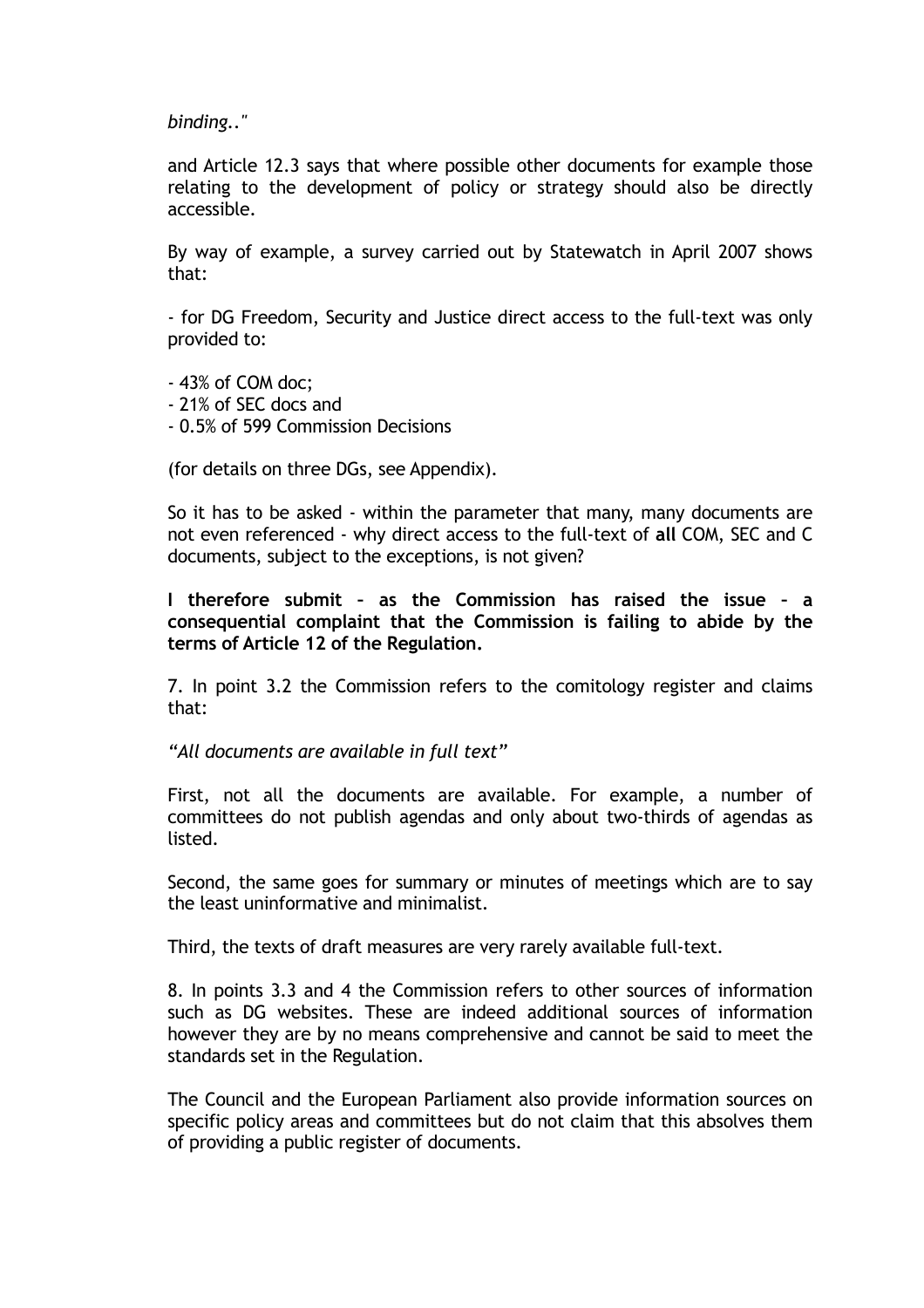9. The Commission argues the right of access through the Regulation is exercised by "professionals of European affairs rather than by citizens". Academics, researchers, students, journalists, lawyers, NGO and voluntary group workers, for example, are "citizens" as well as pursuing their legitimate "professional" interests.

Moreover, it should be observed that only if the right of access through a comprehensive public register is established is there any guarantee that the "information" made available is not partial, limited or tailored to the institutions' perspective. The provision of "information" should not be confused with access under the Regulation.

10. In its final point 5 the Commission says that it:

*"will gradually extend the scope of its public registers"* 

It is not for the Commission to gradually take its time when it was obliged from mid-2002 to provide a proper public register.

In addition the Commission says that "in the near future" it is "foreseen" that the updated "Adonis" system will provide a centralised document management system. However, in the light of their contention that:

- the definition of a "document" in the Regulation is not acceptable to the **Commission** 

- there is no obligation under Article 11 to include references to all documents

- the obligation under Article 12 to provide full-text access to documents concerning the legislative process is interpreted partially in practice

there is no guarantee whatsoever that a new "centralised document management system" will lead to a proper public register of documents being provided.

11. As to the remark on Adonis: if each DG has its own internal register of documents then why - as an intermediate step - cannot each of these be publicly available?